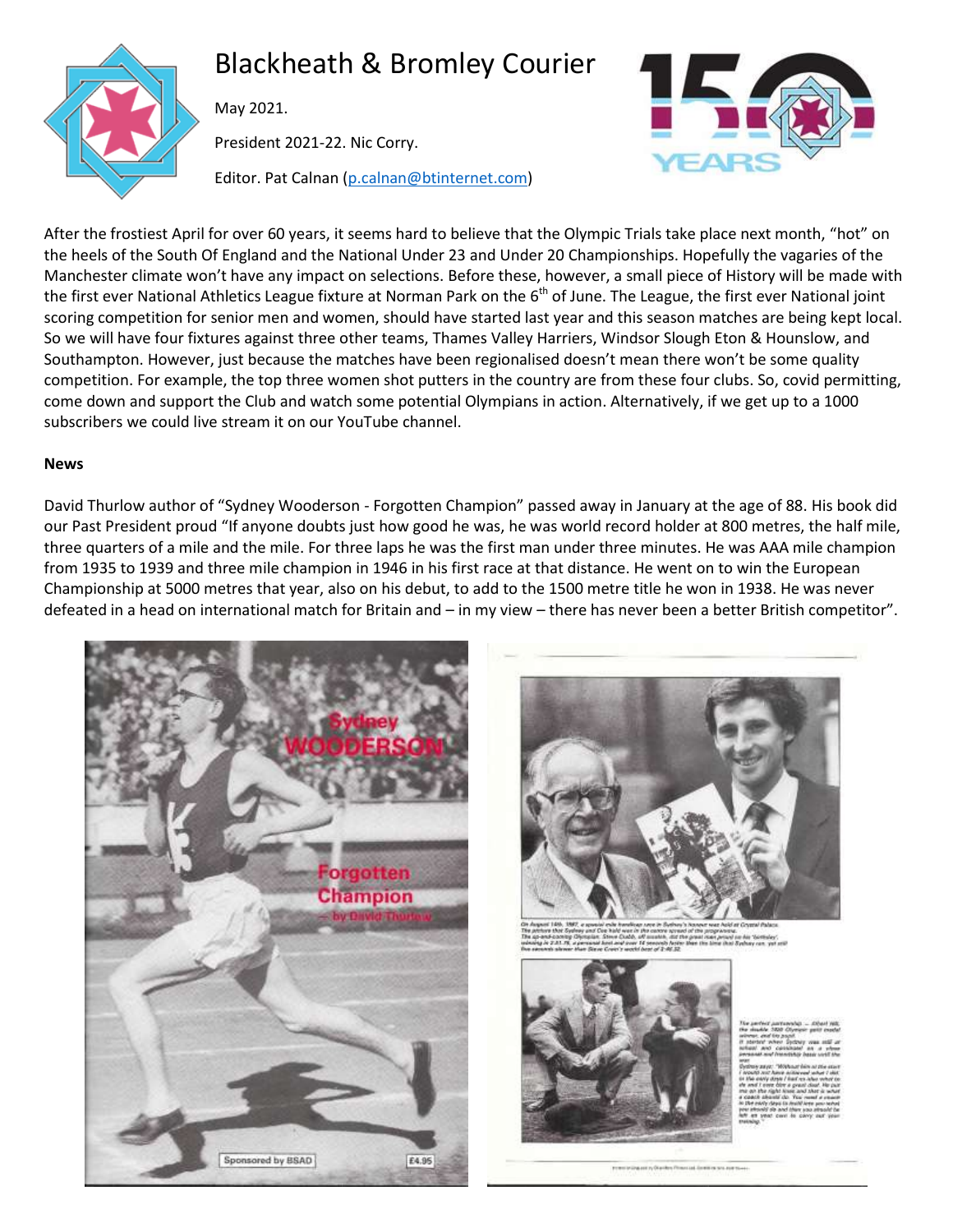## **Social.**

A bar service is now available at the Clubhouse, 7-9pm on a Wednesday.

## **Forthcoming Fixtures and events**.

2/5/21. B&B Field Events, Norman Park.

3/5/21. Ted Pepper Memorial 10km, Norman Park.

8-9/5/21. Kent Championships, Ashford.

17/5/21. B&B Open Sprint Meeting, Norman Park. (Entries online at entry4sports.co.uk). Events are 75, 100 and long jump. 22/5/21. B&B London Hurdles and Middle Distance Open Meeting, Norman Park. (Entries online at entry4sports.co.uk). All hurdles distances from 70H to 400H including 200H plus 3000 walk, 800, 1500, 3000, 5000, long jump and pole vault.

22-23/5/21 Surrey Championships, Kingston.

23/5/21. Kent Young Athletes League, Dartford.

23/5/21. Loughborough International, Loughborough\*.

23/5/21. Muller Grand Prix, Gateshead.

26/5/21. Club 3000 and 3000 walk Championships, Norman Park.

29-30/5/21. England Athletics Senior and Under 20 Combined Events Championships, Bedford\*.

30/5/21. UK Youth Development League U20 and U17, Dartford.

31/5/21. BIGish Jumps and Throws Fest, Bedford.

5/6/21. Youth Development League. U15/U13, Sutcliffe Park.

5/6/21. Muller British Athletics 10,000m Championships and European 10,000 Cup, Birmingham.

6/6/21. National Athletics League, Norman Park. (The first ever joint scoring Senior Men and Womens National League match).

12-13/6/21. South Of England Senior/Under 20 Championships including U17 and U15 3000m Champs, Bedford. (Entries close 1/6/21)

19-20/6/21. England Athletics Under 20 and Under 23 Championships, Bedford.

20/6/21. Southern Athletics League, Sutcliffe Park

23/6/21. Kent 3000 metre and 10,000 Championships, Dartford.

25-27/6/21. Muller British Athletics Championships and Olympic Trials, Manchester.

27/6/21. Youth Development League. U20/U17, Sutcliffe Park.

\*If Gov covid restrictions allow.

## **Results.**

From Barrowford to Baton Rouge; from Lee Valley to Lisbon; from Kempton Park to Goodwood; from Harrow to Houston…

## **2/4/21**

**St Albans 10km.** 58. Carole Coulon 37.20 37.20 (W45).

**2-3/4/21**

**BLG North Florida Invitational, Jacksonville, FL, USA**. SP. Divine Oladipo 17.03. DT. 4. Divine Oladipo 52.35.

**3/4/21**

**RunThrough Racecourse series 10km, Kempton Park.** 1. Scott Overall 29.59 (M35), 2. Ross Braden 30.52.

**RunThrough Racecourse series marathon, Kempton Park**. 11. Will Brindley 3.11.11 (M45).

**Podium 5km, Barrowford**. Race A. 2. Phil Sesemann\* 13.40. Race D. 15. Jennifer Walsh\* 16.11.

**Trafford Open Meeting.** 3000. B. 2. Mark Cage 9.17.42.

**Battle On The Bayou, Baton Rouge, LA, USA**. 100. Ht3. 1. Amber Anning\* 11.78 (-0.2). 200. Ht2. 1. Amber Anning\*23.38 (2.8).

**Virginia Invitational, Charlottesville, VA, USA**. HJ. 2. Rebecca Hawkins\* 1.71.

# **5/4/21**

**Chingford League 5km**. 4. Lewis Harknett\* 16.12.

**8-10/4/21**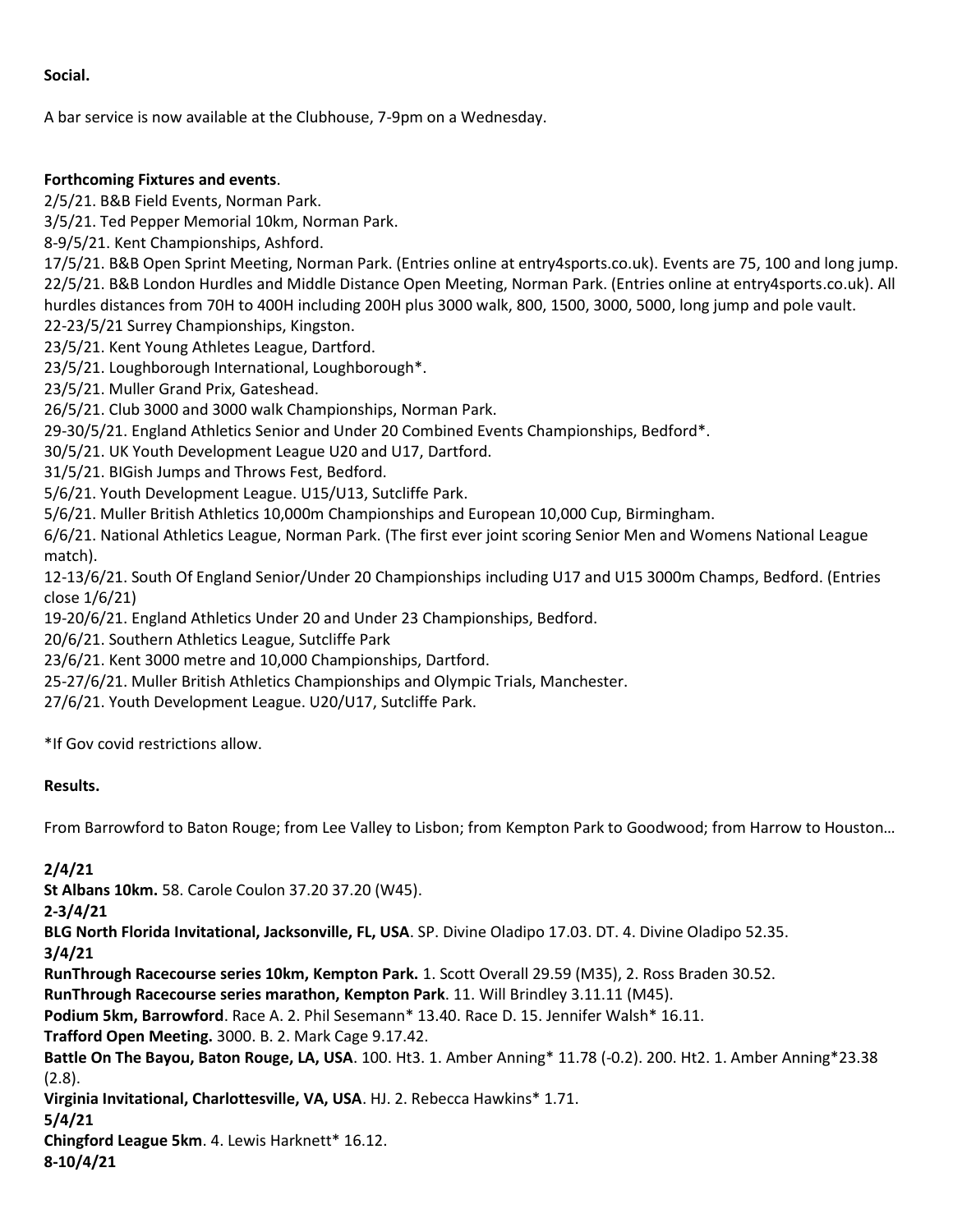**Crimson Tide Invite, Tuscaloosa, AL, USA**. 200. R1. 1. Amber Anning\* 23.23 (3.3). 1500. R1. 9. Katy Ann McDonald 4.25.95. **9-10/4/21**

**Joe Walker Invitational, Oxford, MO, USA**. 1500. R1. 9. Lewis Mills 3.57.68. R2. 6. Declan Neary\* 3.51.94. 3000s/ch. 12. Lewis Mills 9.15.76.

**10/4/21**

**Lee Valley Open**. 200. Mx. R2. 2. Michael Uzozie 23.13 (2.4) (U20M). MX3. 4. Issah Abdulkarim 24.36 (2.6) (U17M). 400. MX1. 2. Jeriel Quainoo 48.85 (U20M). 1500. 1. Lewis Harknett\* 4.09.92.

**North Texas Classic, Denton, TX, USA. Women**. 100. R1. 7. Funminiyi Olajide\* 13.15 (5.0). LJ. 3=. Funminiyi Olajide\* 5.67. **Trafford Open**. 5000. 10. Mark Cage 16.21.36.

**BMC 5KM Road Races, Thames Cycle Circuit**. Senior Women. H. 4. Jennifer Walsh\* 16.36. **11/4/21**

**B&B Spring Middle Distance Open Graded Meeting (including field), Norman Park**. 300. MX. 1. Drew Burridge 36.28 (U20M), 2. Nathan Firla 38.30 (U17M), 3. James Naylor 38.34 (U23M), 4. Tobias Seales 40.09 (U20M), 5. James Lawson 40.52 (U15B), 6. Alyssa Firla 44.90 (U15G). 600. Senior Men. 3. Alex O' Callaghan Brown 1.24.50 (U23M), 4. Coleman Corry 1.26.61 (U23M). Under 13 Boys. 4. Jamie Ellerton 2.03.84. Under 13 Girls. 1. Luciana Smith 1.48.53, 3. Rowan Pearson 2.02.26, 7. Freya Pearson 2.06.40 (U11G). 800. Men. Race 1. 5. Thomas Sugden 2.11.73 (U17M). R2. 2. Louis Woods 2.10.44 (U20M), 4. Ted Marston 2.16.95 (U17M), 5. Jasper Brooks 2.17.21 (U15B). R3. 3. Harry Fage 2.23.15 (U15B). Women. R1. 1. Lily Meers 2.20.83 (U17W), 2. Tallulah Ndikanwu 2.24.02 (U15G), 3. Gabriella Martin 2.25.24 (U17W), 5. Cameron Kelly – Gordon 2.28.35 (U17W). R2. 5. Cara Gould 2.40.80 (U17W), 6. Maltida Shilland 2.44.71 (U15G). R3. 2. Lydia Witcombe 2.31.47 (U15G), 6. Kyla Dervish 2.43.55 (U15G). R4. 2. Beth Regan 2.43.80 (U13G), 4. Isla Spink 2.55.80 (U15G), 5. Islay Pearson 2.58.20 (U15G). 1500. Men. R2. 7. Josh Healey 4.59.44 (U15B), 9. Jed Starvis 5.22.34 (U15B), 10. Jonathan Ellerton 5.26.16 (U17M). Women. R1. 3. Megan Slattery 4.57.92 (U15G), 4. Megan Barlow 4.58.17 (U15G). R2. 4. Olivia Magee – Brown 5.16.65 (U17W), 11. Maria Salamanca 5.42.30 (U15G). R3. 3. Liberty Whyte 5.19.90 (U17W), 4. Charlotte Bloodworth 5.24.58 (U13G), 8. Amie Gould 5.41.10 (U15G), 11. Lydia Marston 6.08.38 (U13G). 3000. MX1. 6. Hannah Clark 10.48.21 (U17W), 8. Amber Cockburn 11.10.60 (U15G). MX2. 6. Dan Kennedy 9.37.21, 8. Arthur Starvis 10.15.32 (U17M). MX3. 1. Martin Richardson 9.31.59 (M35), 6. Joshua Dowling 10.08.80. PV. 1. Barnaby Corry 3.60 (U20M), 4. Oscar Witcombe 3.20 (U17M), 5. Roger Platt 2.90 (M45), 7. Finn Kitteridge 2.70 (U15B), 8. Holly Platt 2.50 (U23W), 9. Charlie Platt 2.40 (U13B). JT. U17M. 700g. 2. Josh Buddle Smith 29.90, 3. Nathan Firla 27.34. 600g. 1. Lauren Farley 47.41 (U23W), 3. Max Kennedy 39.90 (U15B), 5. Ellis Ibrahim 32.46 (U15B).

**Nuneaton Open Events, Season Opener**. 100. MX. R11. 5. Kaliyah Young 12.86 (-2.8) (U20W). 200. MX. R10. 5. Kaliyah Young 25.62 (-2.3) (U20W).

**16-17/4/21**

**Big Ten Indiana Invitational, Bloomington IN, USA**. SP. 4. Divine Oladipo 16.69. DT. 2. Divine Oladipo 55.69.

**Virginia Challenge, Charlottesville VA, USA**. HJ. 2. Rebecca Hawkins\* 1.73.

**Rick Erdmann, Twilight, Richmond KY, USA**. HT. 1. Joe Ellis 69.07.

**17/4/21**

**Cambridge Harriers Open Graded 3000 walk, Sutcliffe Park**. MX1. 1. Jonathan Ellerton 17.43.48 (U17M). MX2. 3. Abigail Smith 15.52.45 (U17W).

**Kettering Town April Open**. 100. MX12. 3. Adam Herring 11.74 (2.4). 300. MX. 3. Adam Herring 38.14.

**LSU Boots Garland Invitational, Baton Rouge**. 200. R1. 5. Amber Anning\* 23.25 (2.6). 4x400. Amber Anning\* 51.14L. **Loughborough Spring Throws**. DT. 7. Zara Obamakinwa 44.69 (U20W). JT. 3. Bekah Walton 48.36. (U23W), 5. Hollie Arnold 38.76 (F46).

**Mallory Park Spring 5km**. R6. 10. Mark Cage 16.14.

**Provas De Preparacao FPA, Lisbon, POR**. 100. SW4. 1. Louise Evans 12.18 (-2.0). 200. SW2. 3. Louise Evans 24.18 (0.9). **18/4/21**

**Mallory Park Spring 10km Open, Kirkby Mallory**. 10KM. R4. 2. Charlie Davis 30.13 (30.12).

**The Opener, Worthing**. 300. SM R3. 4. Drew Burridge 36.57 (U20M). R4. 2. Michael Uzozie 37.64 (U20M). R5. 3. Nathan Firla 38.85 (U17M), 4. James Naylor 39.11 (U23M). SW R6. 4. Alyssa Firla 46.29 (U15G). 3000. MX2. 5. Miles Brown 9.33.29 (U17M).

# **21/4/21**

**BMC Gold Standard Races, Birmingham**. 800. A. 2. Angus Harrington 1.50.20. 1500. A. 7. Alex Botterill\* 3.49.43. 3000. A. 2. Phil Sesemann\* 7.57.44. 2000sc. 3. Yasmin Austridge 6.45.81.

**University of Birmingham Series** 1. 1500. Mx. R1. 9. Matthew Francis 4.03.71. 3000. MX3. 9. Maddy Mastrolonardo 10.23.28.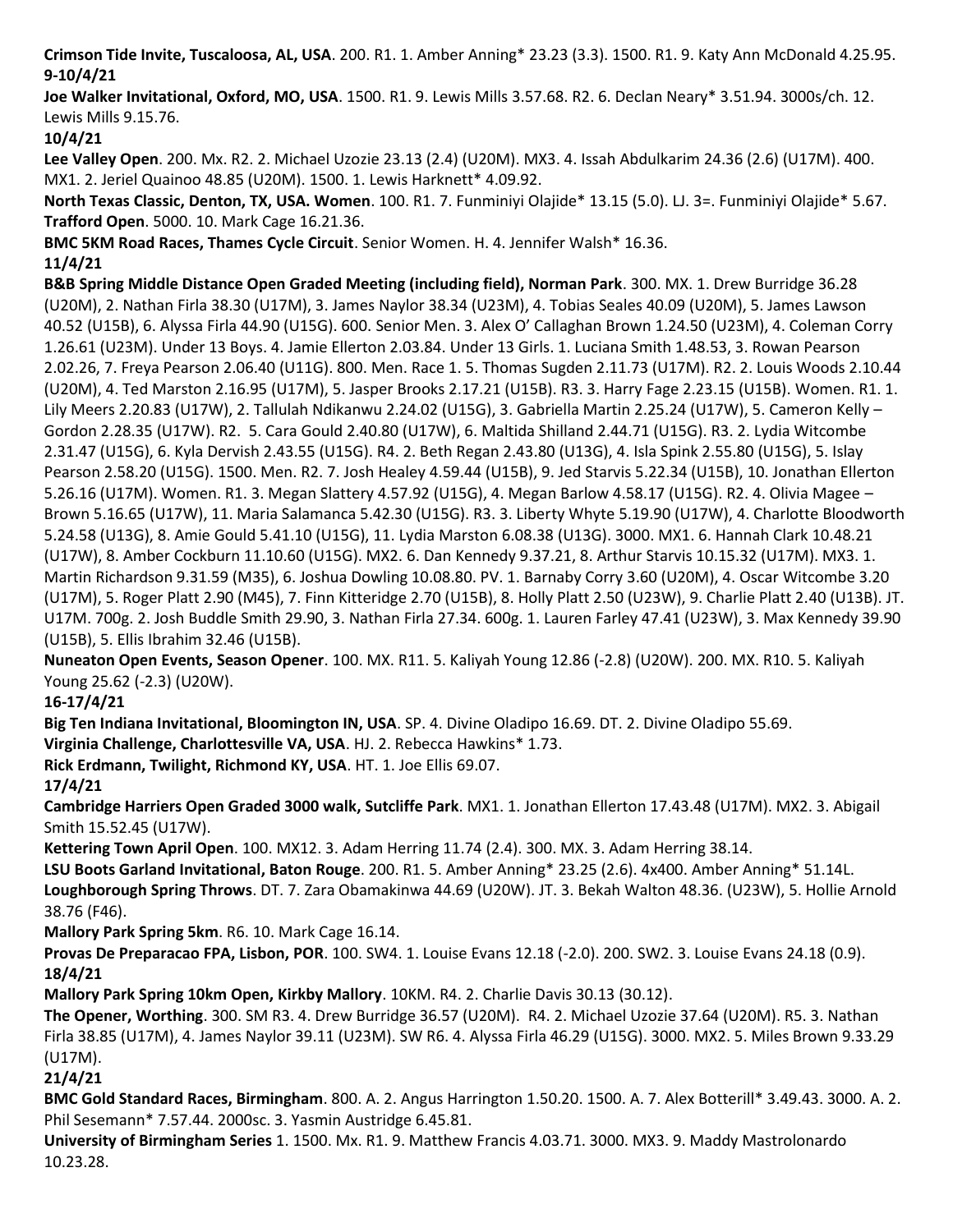**Harrow AC Spring Open**. 3000. MX8. 5. Niamh Bridson Hubbard 9.29.08. **23/4/21 Even Splits York 4km Series, York**. 16. Jennifer Walsh\* 16.21 (1<sup>st</sup> woman). **23-24/4/21 LSU Alumni Gold, Baton Rouge LA, USA.** 200. SW2. 3. Immanuela Aliu 24.02 (2.2). 400. SW1. 4. Amber Anning\* 51.97. 800. SW1. 2. Katy Ann McDonald 2.05.74. 1500. DNF. Katy Ann McDonald. **24/4/21 Brown and American Invitational, Smithfield RI USA**. PV. 2. Lois Warden 3.55. **Tabor College Open, Hillsborough KS, USA**. 400. R4. 5. Elizabeth Ibidunni 59.01. **J Fred Duchett Twighlight, Houston, TX, USA**. 800. SM4. 7. Declan Neary\* 1.53.42. 1500. Sm3. 15. Lewis Mills 3.58.27. **25/4/21 Cheshire Elite Marathon, Pulford**. 8. Ross Braden 2.21.11. **Be Fit Today Track Academy Open Series, Dagenham**. 100. MX8. 6. Kaliyah Young 12.26 (4.6) (U20W). MX18. 3. Jeriel Quainoo 10.64 (3.3) (U20M). 200. SM6. 3. Jeriel Quainoo 21.55 (2.5) (U20M), 5. Korede Awe\* 22.05 (U23M). SW6. 3. Kaliyah Young 25.35 (1.4) (U20W). 300. SM1. 1. Drew Burridge 36.77 (U20M). 800. MX1. 1. Charlotte Bloodworth 2.38.50 (U13G). MX2. 5. Kyla Dervish 2.39.73 (U15G). MX3. 3. Luciana Smith 2.26.32 (U13G). MX4. 2. Jasper Brooks 2.16.50 (U15B). MX5. 7. Morgan Squibb 2.20.52 (U20W). 1500. MX1. 15. Jed Starvis 5.37.52 (U15B). MX2. 17. Megan Slattery 5.03.00 (U15G). **Princeton Invitational, Princeton, NJ, USA**. 200. 1. Isabella Hilditch 24.83 (-0.7). 100H. 1. Isabella Hilditch 14.00 (-0.2). **Lee Valley Track Open**. 100. SM1. 5. Kyle Reynolds Warmington 10.82 (1.5) (U20M). SM2. 2. Brandon Murray 11.01 (2.5), 6. Rhys Francis 11.25. SM4. 3. Issah Abdulkarim 11.72 (0.4) (U17M). SW5. 7. Maya Al Faisal 16.10 (2.1) (U13B). 200. SM6. 3. Richard Holt 26.81 (2.3) (M45). 300. MX2. 5. Alyssa Firla 44.75 (U15G). 400. SM1. 4. Sam Reardon 48.44 (U20M), 5. Callum Parker 50.02. SM4. 3. Nathan Firla 54.17. 800. SW3. 5. Hissah Al Faisal 2.51.00 (U13G). 75H. U15G. 5. Alyssa Firla 13.36 (1.1). 80H. U17W. 3. Emily Algeo 12.80 (1.1). 110H. U20M. 2. Theo Adesina 15.54 (1.0). 400H. SM2. 2. Bailey Stickings 54.83. **Ashford Invitational Pole Vault**. 6. Oscar Whitcombe 3.44 (U17M).

**Lee Valley Field Open**. LJ. MX B. 5. Emily Algeo 4.94. (U17W). SP. (6K). 2. Dillon Claydon 13.99 (U20M), 3. Theo Adesina 12.49 (U20M). SP. (4K). 1. Nana Gyedu 14.06 (U20W). SP. (3K). 1. Cleo Agyepong 13.24 (U17W). DT. (1.75). 1. Dillon Claydon 43.93 (U20M), 2. Theo Adesina 31.35 (U20M). JT. (700G). 1. Ben Platt 42.31 (U17M). JT. (600G). 8. Max Kennedy 35.14. **Loughborough April Track Open**. 200. SM3. 2. Joshua Gbagbo 23.82 (-1.7). 1500. 4. Joe Rogers 4.05.61. **Running Grand Prix Marathon, Goodwood**. 74. Tony Crowder 3.17.03.

## **28/4/21**

**Lee Valley Sprints**. 100. MX4. 6. Theo Adesina 11.43 (3.1) (U20M). 200. MX4. 4. Theo Adesina 23.32 (2.2).

#### **100 years ago in April 1921**

A quiet month Athletics wise but a big one socially. The 52<sup>nd</sup> Annual Dinner is held at the Hotel Cecil, tickets 10/6 each. Among those attending are guests from SLH, Ranelagh and Orion, press men from Sportsman, Sporting Life and Kentish Mercury plus T W Saunders editor of Amateur Gardening (he was editor for 40 years).

This is followed a week later by The Bohemian Concert at the Midland Grand Hotel, St Pancras where, "although numbers fell a little short of what was anticipated, we should say there were upwards of 200 present.."

## **75 years ago in April 1946**.

The first Bohemian Evening of the post-war era at the Bridge Hotel, London Bridge, has 226 in attendance. Sydney "Wooderson was at his first Bohemian…Without doubt a really grand evening and we hope that all will have been inspired to visit us again soon"

"Club ties. Members can obtain these now by writing or calling on Messrs R. J. Bryant Ltd, 59 High Street, West Wickham…ties 5/6 each (one coupon) Squares 18/- each (two coupons). Postage 3d."

"The first contest for the Johnson Bowl for 7 years was notable for the entry of our veteran member Trevor Davis. Eighty years of age on March 28, he completed the course in 87 min 42 secs and secured third place in the handicap. He walked strongly throughout: the majority of men half his age would find it difficult to equal – far from better – his feet. It was a wonderful performance by a wonderful old man. The scratch race was won by the holder H Rhodes. His style was polished and gave the impression of an ample reserve of speed." (Trevor Davis was first man home for the Club in the National Cross Country Championships in 1889 when he was  $13^{\text{th}}$ .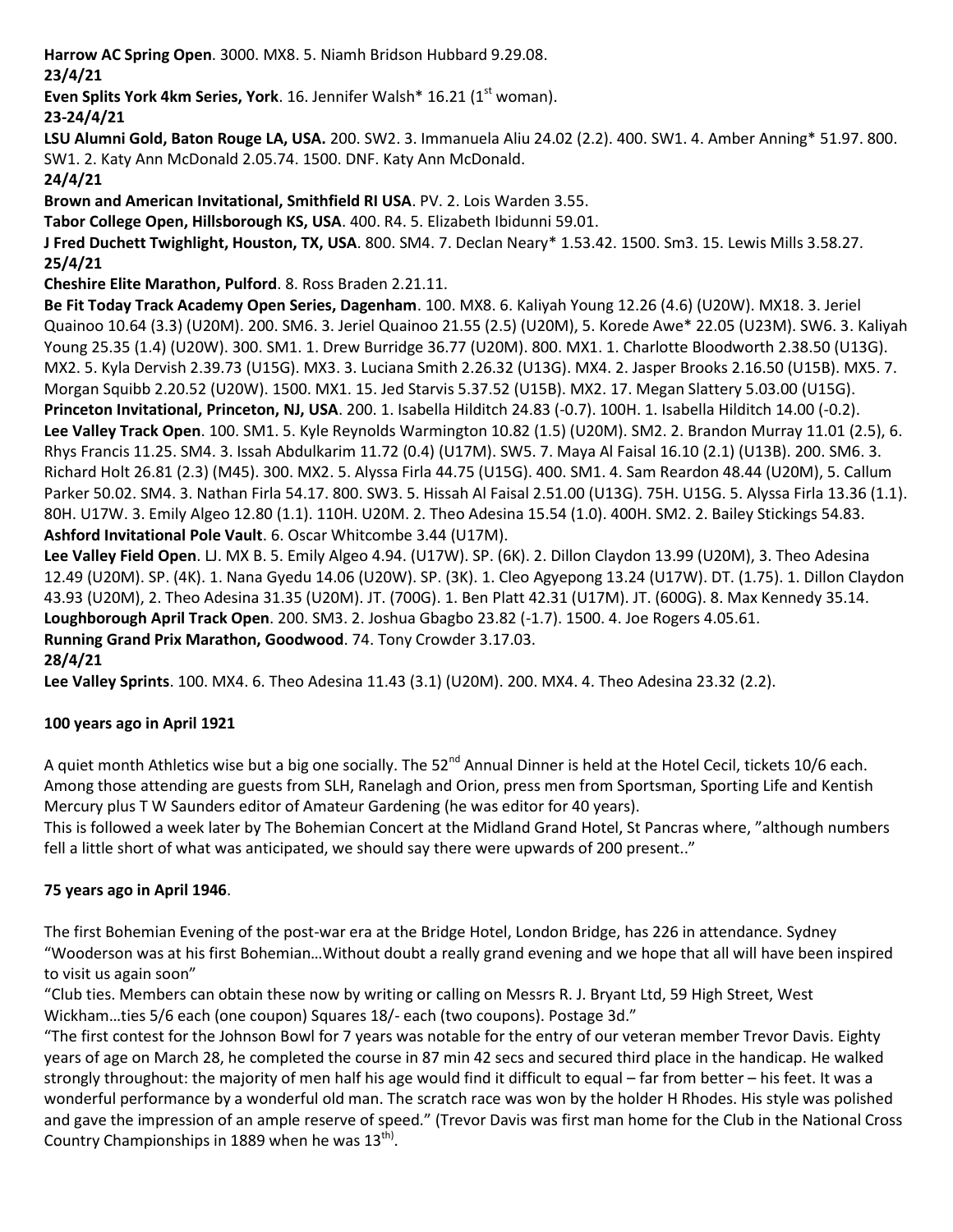The Club finish second in the Cambridge Harriers 20 Miles Invitation Road Relay at Bexley. "This was quite an unusual fixture for the Club and if the going was hard underfoot for our cross country men, their performance more than justified our entry. We had a strong team in the shape of Wooderson (S.C), Choat, Dale, Poole, Smith and Reynolds. "

# **50 years ago in April 1971**

At the SCAAA 10,000 metre championships at Crystal Palace, Joe Clare is  $17<sup>th</sup>$  in 30.12.0. Ian Wilson is 21<sup>st</sup> in 30.43.0. The race is won by Cambridge Harrier Maurice Benn in 28.53.8.

Bob Richardson finishes second in the Maidenhead 10 in 48.36.

"50x1 Mile Relay at Croydon :- After having won this race by some two and a half laps from Croydon Harriers in 4 hrs. 26 mins. 25 secs, the Club was disqualified on some technicalities."

Second claim member Margaret Beacham wins the Senior Womens race at the Feltham Road Races, two seconds ahead of Joyce Smith. The future Margaret Baldwin is 5<sup>th</sup>.

## **25 years ago in April 1996**.

Bill Foster is Club marathon champion as he finishes  $22^{nd}$ , and is fourth Briton, in the London Marathon in 2.22.13. Blackheath runners raise funds for ROC (Research Into Ovarian Cancer) and South Bromley Hospicecare. At the Boston Marathon the previous day Roy Smith times 2.28.

Blackheath's youngsters enjoy an emphatic victory at the Parkinson Trophy Meeting at Haringey. Alloy Wilson makes his Club debut and wins the under 17 mens 400 in 52.3, and under 15 Dwayne Grant sets a new best of 6.14 in the long jump. In the under 20s new boy Nick Thomas sets a new best of 14.65 consigning GB number one Marvin Bramble to the B string! The first National Junior Athletics League Premier Division mens match of the season at Waltham Forest sees a win for Blackheath, 17 points ahead of Sale, with Birchfield 3rd, Old Gaytonians 4th, Peterborough 5th and Gateshead 6th. Athlete Of The Match is 18 year old team manager Andy Benn who wins the javelin and hammer.

Bromley Ladies win the Div One South match at Feltham. Individual victories include Lindsey Fleet in the 200 and high jump, Fran Green (800) and Bianca Liston (100 hurdles and long jump).

Beatrice Simpson of Bromley Ladies sets a UK record of 37.48 for the w40 hammer at the Kent Womens League at Norman Park. Her daughter Bianca Liston wins the 100, 200 and 100 hurdles, and Liz Gibbins the long and triple jumps.

Blackheath win the Kinnaird Trophy at Kingsmeadow. Individual wins come from Mensah Elliott (110 hurdles), Nigel Keogh (400 hurdles) and John Marks (2000 steeplechase). The Club finished second in the Sward Trophy for the field events. After winning the title for the first time in 1995, Blackheath finish 6th in the NationaL 12 Stage relay at Sutton Park. Best performances come from Mark Steinle, 6<sup>th</sup> on the first leg after injury, and Dave Taylor and Dave Heath who run the fastest times on legs 11 and 12. They are the first Southern team to finish.

Blackheath enjoy an emphatic victory in the first Kent Veterans League match of the season. Shaun Lightman, Peter Hannell and Nolan Simmons produce a clean sweep of victories in the walks with further wins for Dennis Wallington (long jump), Colin Brand (javelin and shot), and Chris Ellis (discus).

A Blackheath team of Spencer Newport, Pat Calnan and Pete Barlow finish second to Kenya in the PUMA Trinomic Grand Prix which incorporates the London 10km Championships at Crystal Palace.

## **20 years ago in April 2001**.

Mark Steinle breaks the Club Marathon record as he times 2.10.46 to finish 6th in the London Marathon and secures automatic selection for the World Athletics Championships in Canada, and the AAA of England title. Five other Club members are under three hours. Natalie Brightwell is first woman in 3.57.20. In the Mini Marathon Blackheath's Chris Place wins the London Boroughs 11-12 year olds boys race with Bromley's Carl Hewson 5<sup>th</sup>. In the girls race in the same age group Rebecca Taylor and Aimee Boyle are  $2^{nd}$  and  $5^{th}$  respectively. Bromley's Ella Fisher is  $7^{th}$  in the 13-14 year old girls race with Holly Mumford 10<sup>th</sup>.

Club President Mike Peel continues his unbroken run of London marathon finishes. He has now completed all 21. Blackheath finish in 5th place in the Wellington Relays in Ostend, Belgium, where the World Cross Country Championships were held the week before.

Blackheath finish a womens team in the Southern 6 stage relay for the first time. The team are Cath Castledine, Hazel Barker, Siobhan Budd, Gemma Viney, Karyn O Mahoney, Jennie Butler. Sadly the men could not finish a team in the 12